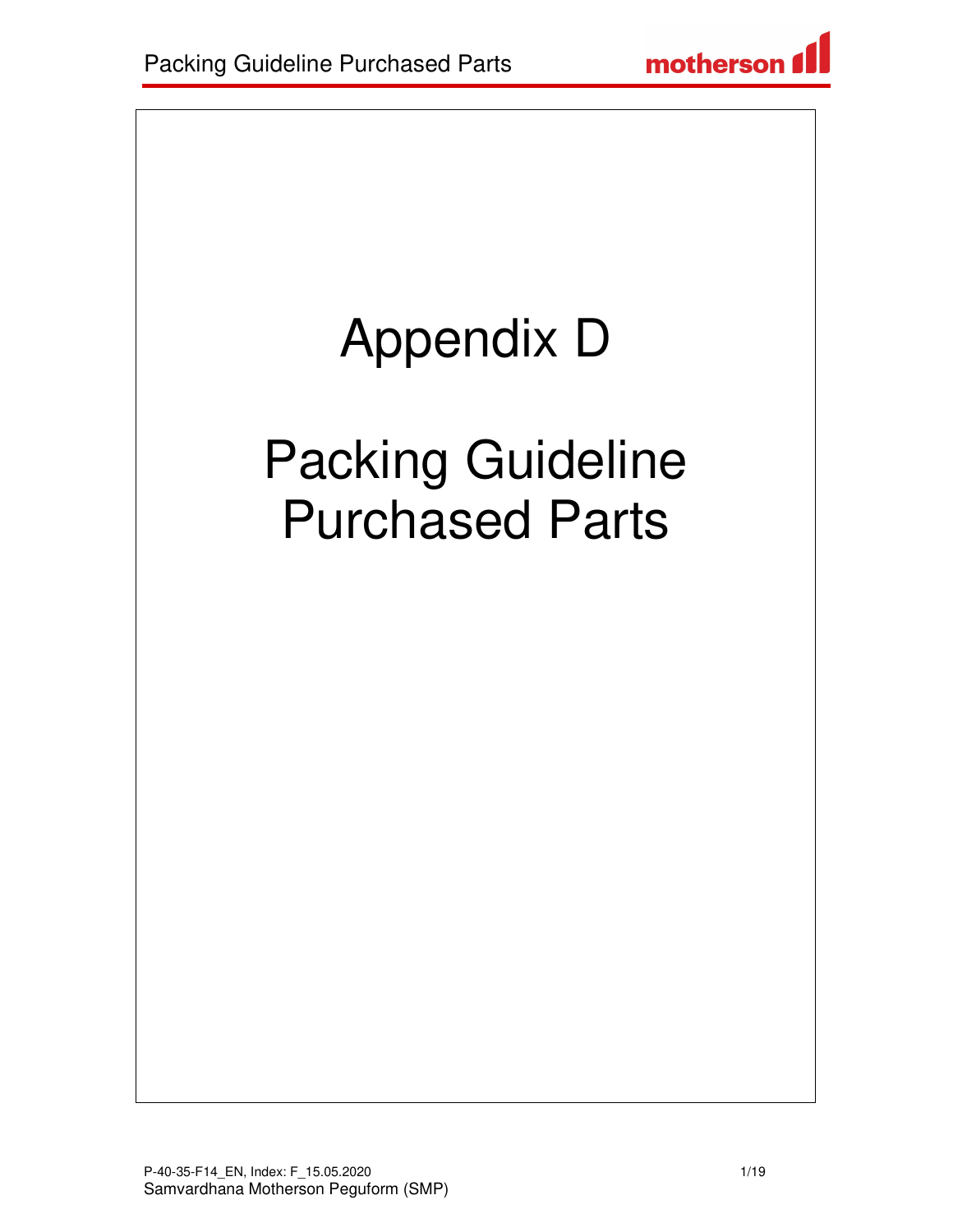#### Inhaltsverzeichnis  $\mathbf{1}$  $\overline{2}$ 3  $3.1$  $3.2$  $3.3$ 4  $4.1$ 42  $4.2.1$  $4.2.2$ 4.3 4.4 4.5 4.6 4.7 4.8 4.9 5 6  $6.1.1$  $\overline{7}$ 8  $8.1$  $8.1.1$ 8.1.2 8.1.3 8.1.4 8.1.5 9  $10$  $11$  $11.1.1$  $11.2.1$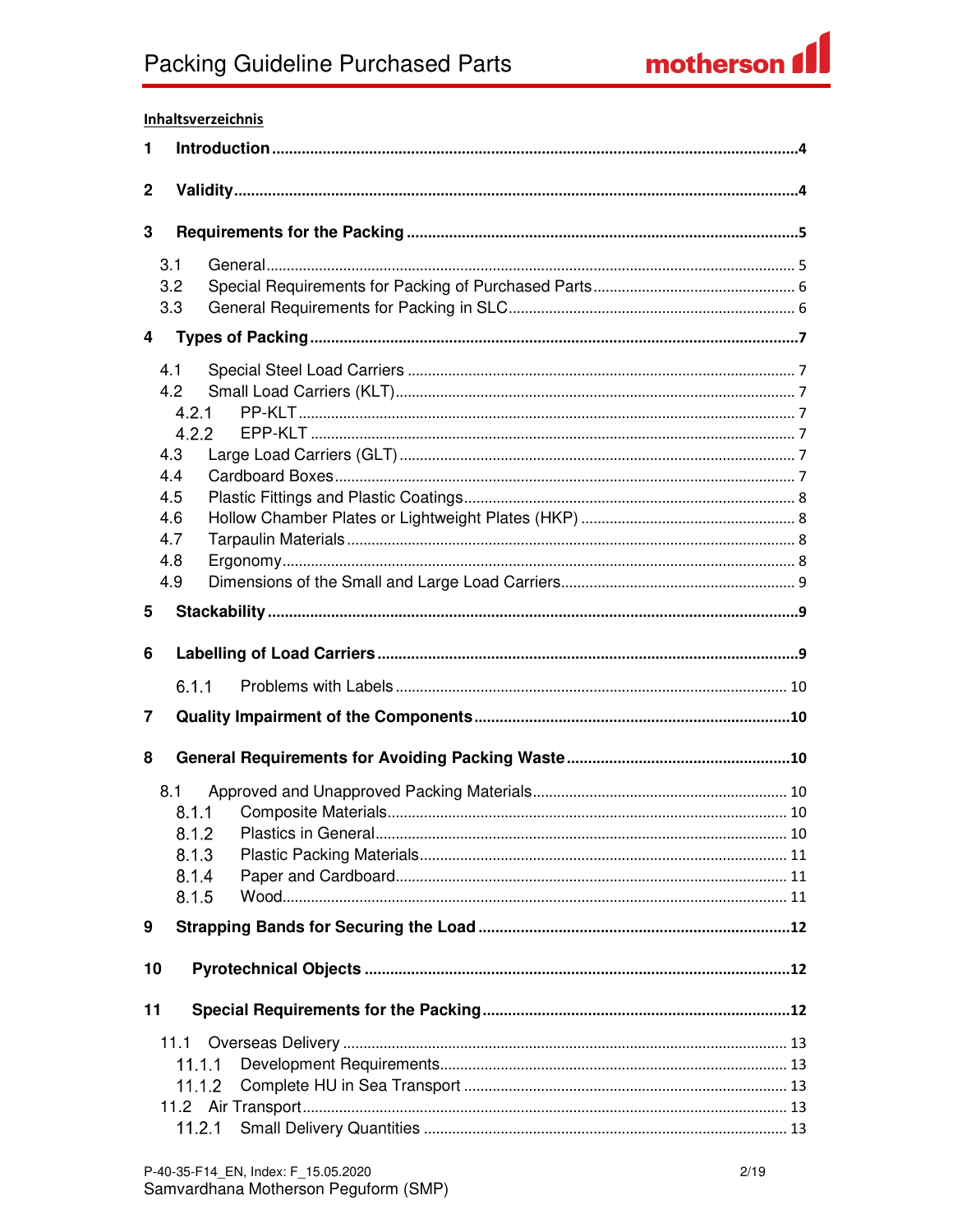### **Packing Guideline Purchased Parts**

### motherson f

| 12                   |  |
|----------------------|--|
| 13                   |  |
| 14                   |  |
| 15                   |  |
| 15.1<br>15.2         |  |
| 16                   |  |
| 17                   |  |
| 18                   |  |
| 18.1<br>18.2<br>18.3 |  |
| 19                   |  |
| 19.1<br>19.2<br>19.3 |  |
| 20                   |  |
| 21                   |  |
| 22                   |  |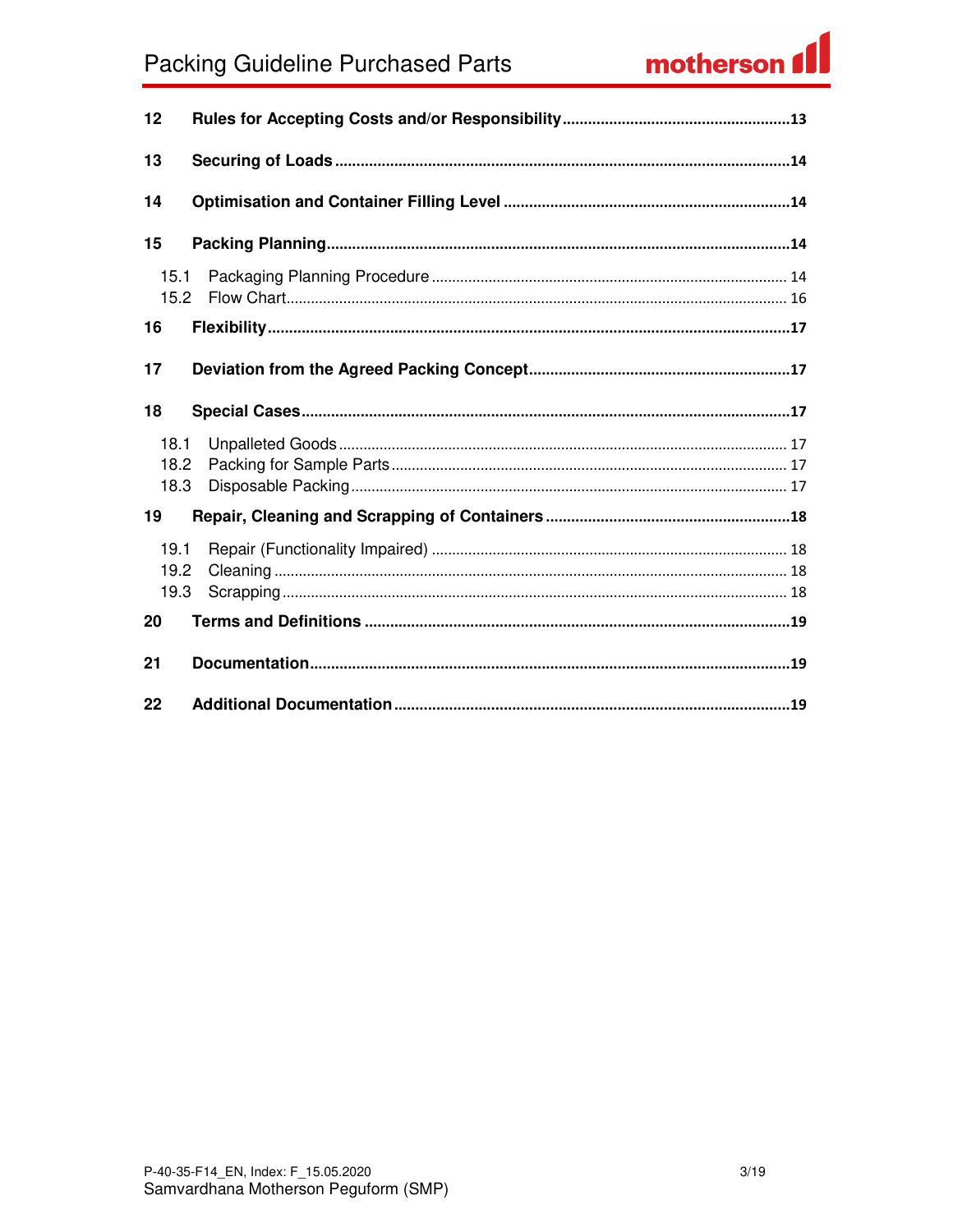#### **1 Introduction**

This packing guideline defines:

- the requirements of SMP for packing provided by the supplier or in the area of responsibility of the supplier
- handling of SMP and supplier packing in the daily business
- the responsibilities between the part suppliers (hereinafter referred to as supplier) and SMP

#### **2 Validity**

This packing guideline applies for deliveries to all SMP factories and their service providers or the module centre. If different or further factory-specific or process-related rules are necessary, these will be summarised in a separate document by the responsible factory logistics/technical planning (hereinafter referred to as specialized department) and appended to this guideline.

The packing guideline applies for all types of packing (steel, plastic, cardboard)

Deviations require approval with written release by the responsible SMP specialized department.

This packing guideline document may only be provided to external parties (suppliers) as a pdf file.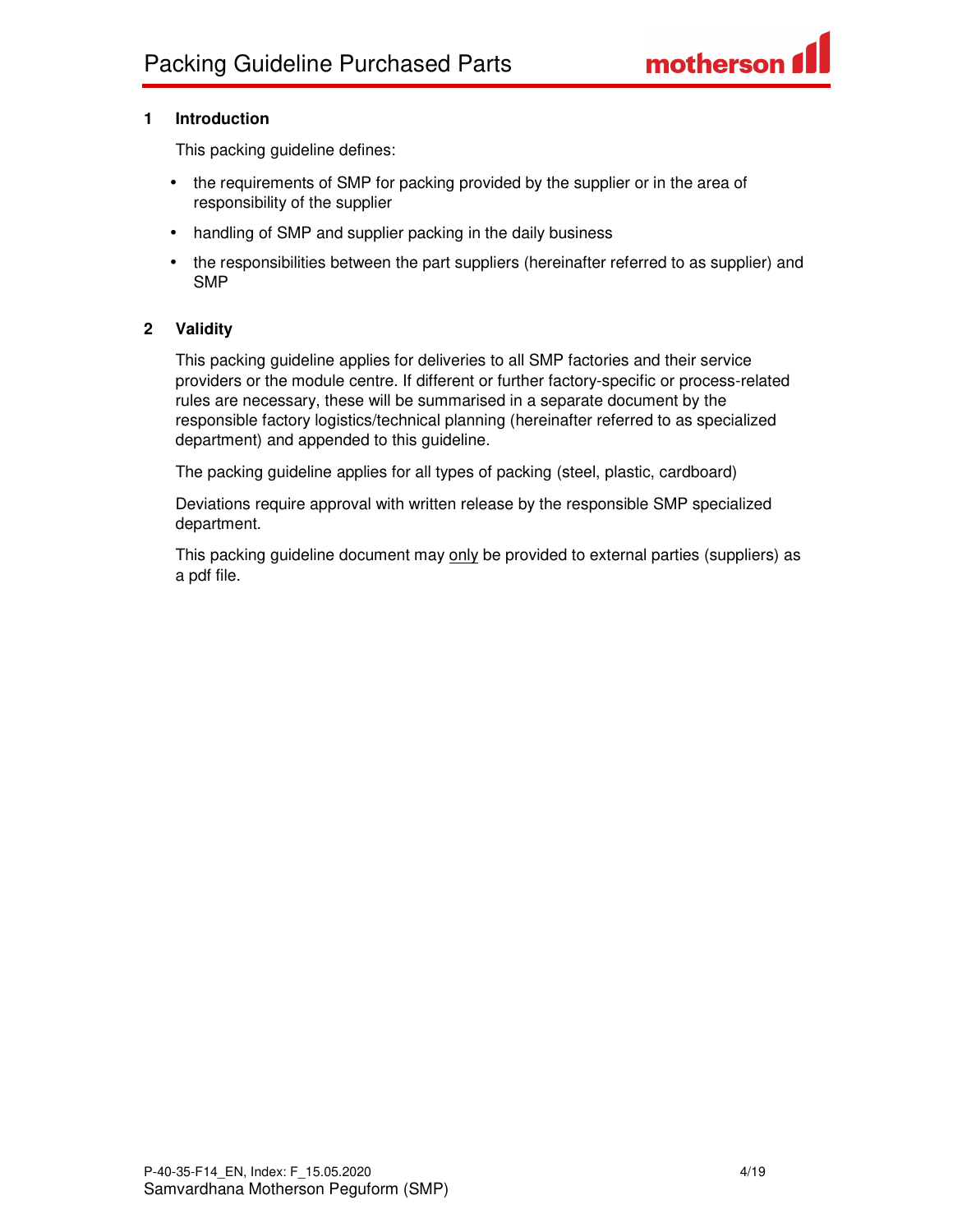#### **3 Requirements for the Packing**

#### **3.1 General**

The following requirements must be met regardless of the choice of packing type:

- Damage-free part delivery (no quality impairments).
- Formation of rational loading units.
- One part number per packing unit (PU). Mixed pallets are, however, permitted.
- Optimum utilization of the load carriers.
- Secure transport (e.g. strapping of pallets).
- Easy unloadability of the transport vehicles by industrial trucks.
- Stackability (e.g. lids and pallets must be compatible).
- Optimisation of the load carrier dimensions to the inside dimensions of the used means of transport. As a rule, these are the following standard dimensions:
	- 1. Standard trucks in Europe: Areas 1200x800 [mm] and 1200x1000 [mm] and height 1000 mm (1200 mm in exceptional cases)
	- 2. Mega-trailers/jumbo trucks: Area 1200x800 [mm] and 1200x1000 [mm] and height 1000 mm and 1500 mm
	- 3. High Cube 40' sea container L x W x H: 12024x2350x2697 [mm]
- Ergonomic and easy-to-handle structure.
- Convenient part removal.
- Recyclable materials.
- Minimal use of disposable packing materials.
- Life of the packing material at least longer than product life cycle.
- Conformity with recognised rules and valid national work safety and ergonomy laws in the countries in which the packing is used.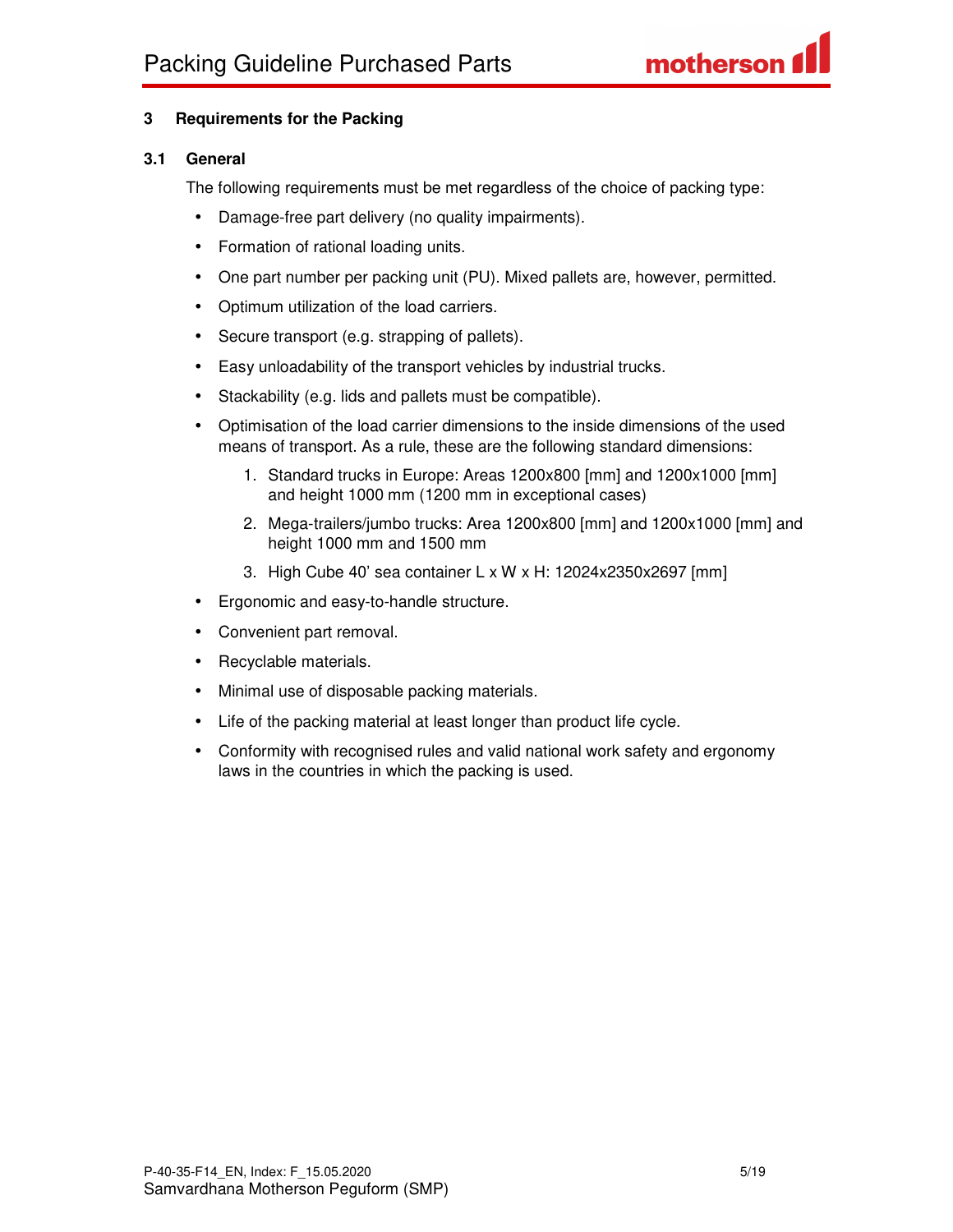#### **3.2 Special Requirements for Packing of Purchased Parts**

The supplier is familiar with the special requirements for the packing concept of his products. The following aspects are conceivable among others:

- Necessary measures against corrosion.
- The parts may only be transported and stored in a certain position.
- The parts are sensitive to damage.
- No load may be exerted on the parts.
- Protection against direct sunlight.
- Necessity for electrical conductivity of packing for transport of component parts.
- Hazardous goods.

The supplier must notify the specialized department explicitly about these requirements and take them into consideration in his initial concept suggestion (see section 11).

#### **3.3 General Requirements for Packing in SLC**

The VDA recommendation 4500 must be applied!

The following applies for non-bulk components:

- The small load carrier contains only one layer of separated parts all facing in the same direction. In order to fully exploit the maximum load capacity of the SLC in the height with flat parts, these parts must be arranged vertically (if the surface allows) if necessary.
- When stacked, the space between the top edge of the part and the bottom edge of the SLC above must be at least 10 mm.
- Reusable inlays (trays, thermo-formed films, etc.) which enable several layers in one SLC should be avoided. Disposable inlays (foamed films, cardboard, etc.) are permissible!
- Special SLCs must be fitted with dust protection (SLC lid or permanently attached transparent film protection).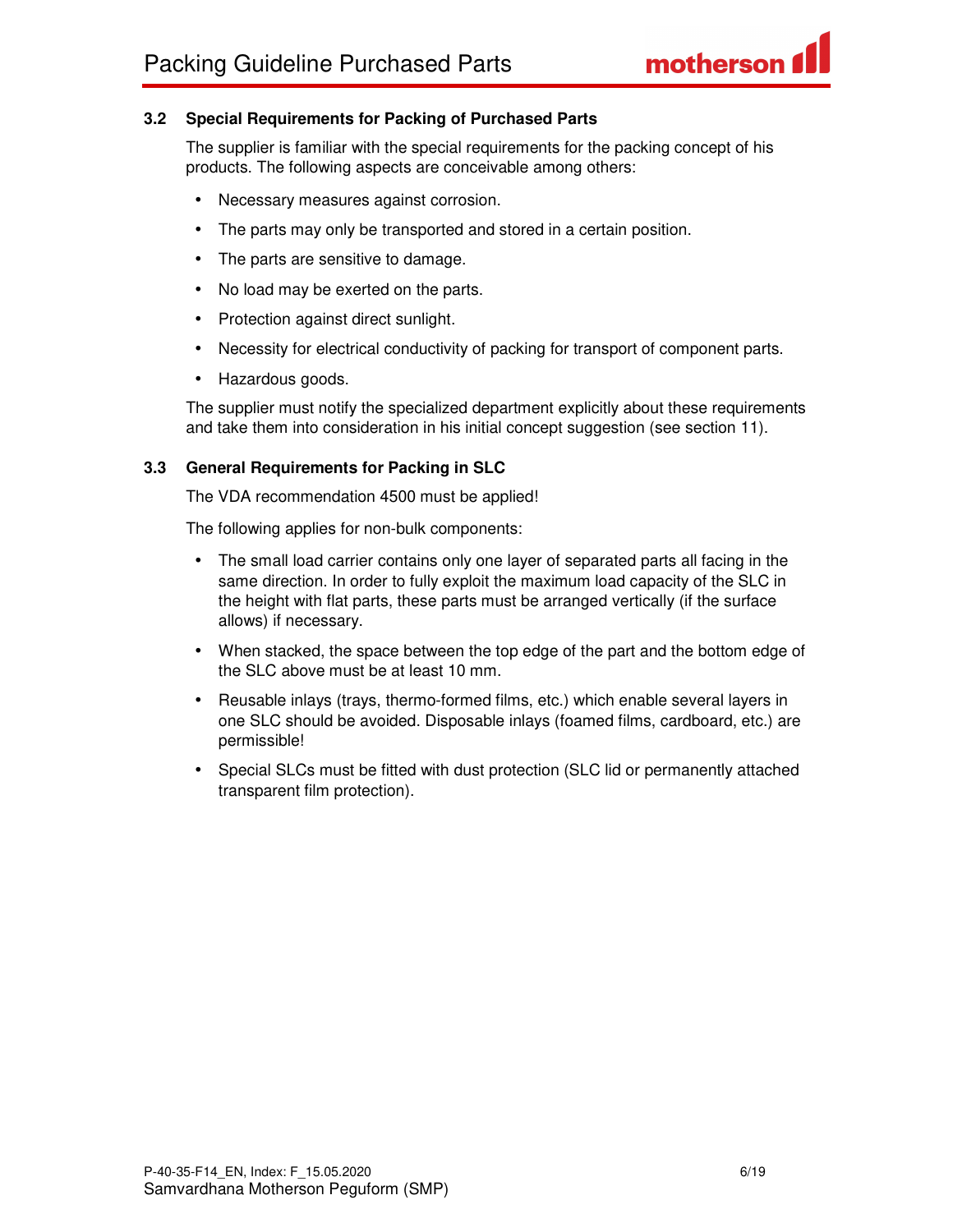#### **4 Types of Packing**

#### **4.1 Special Steel Load Carriers**

Prior approval of the responsible specialized department is required for special load carriers made of steel.

#### **4.2 Small Load Carriers (KLT)**

#### **PP-KLT**

VDA-RL-KLTs (single-wall with smooth, closed floor) are used.

Other PP-KLTs may be used for special load carriers (KLT with part-specific fittings).

#### **EPP-KLT**

- EPP-SLCs are manufactured in accordance with DIN 18 360.
- The material quality (40- 60 g/dm3) depends on the size and the part to be transported.
- Only new material is used.
- Permanent labelling with our logo (on the tool side).
- Attachment of recessed grips (no reach-through handles) on all 4 sides if possible.
- Integrated label holders/defined label areas on one long and one narrow side.
- Design not with stepped but "negative" stacking edge. The empty SLCs must be returned not upside down on the pallet to avoid the EPP-SLCs slipping off the pallet.

#### **4.3 Large Load Carriers (GLT)**

- Only plastic-based large load carriers are used.
- The load carrier is collapsible to take up a minimum volume when transported empty. It is often used as an alternative to the steel lattice box pallet.

#### **4.4 Cardboard Boxes**

- Cardboard boxes with a separate lid are used preferably (FEFCO 03)
- so that no knife is needed for removing the flaps.
- The inlays or padding materials should be made of corrugated cardboard
- if possible.
- The cardboard box carries the internationally valid warning signs.
- The cardboard box may not be fixed to the pallet with nails or staples.
- Edge guards must be fitted when the load is secured with strapping bands.
- For better stability of the load units, the individual boxes should be stacked on the pallet in blocks and not as a column.
- The box may only be sealed with adhesive tape and not with staples (except for sea freight).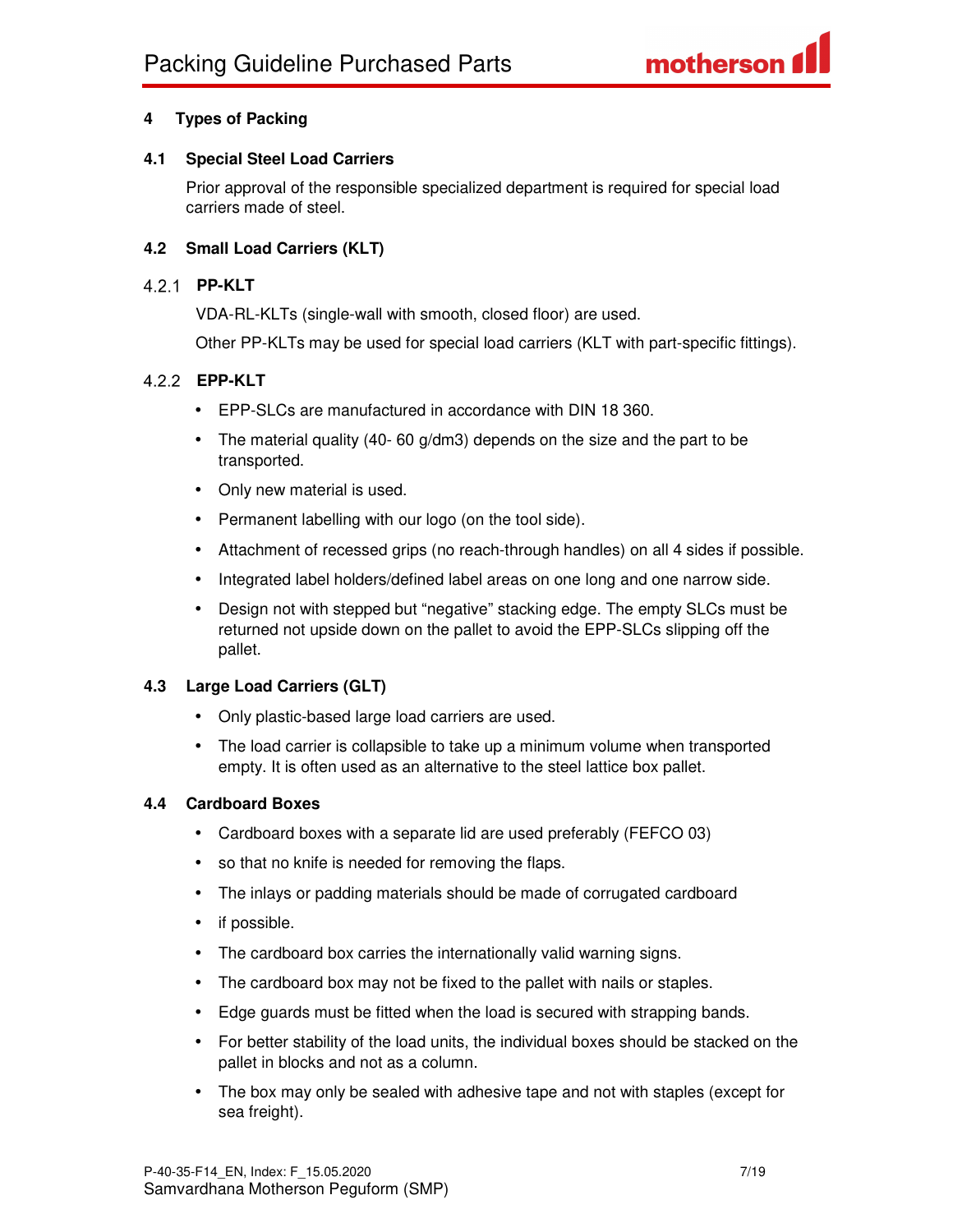- No recyclate may be used unless specified otherwise.
- The fittings/coatings must retain their required properties for the duration of the project and must not show signs of wear that impair their function.
- The fittings/coatings must retain the required properties in the temperature range from -20°C to 80°C.
- They must not become brittle, harden, split or come loose from the base material and must be resistant to oil, solvents and UV light. They must not emit any substances.
- The fittings must carry a material identification.
- Tools for production of the packing paid for by SMP in the part price or directly become the property of SMP or, in the event of an agreement between SMP and the OEM - the property of the OEM.
- Use of these tools for third parties is prohibited.

#### **4.6 Hollow Chamber Plates or Lightweight Plates (HKP)**

The supplier is responsible for selecting the size, alignment of the struts, colour and area weight of the plates. The result must meet all requirements for planned utilization time (see 4.1).

The plates must have the following properties:

- oil and solvent-resistant
- rot-proof
- UV-stable
- emission-free
- printable
- weldable
- formable
- anti-static if necessary
- smooth
- recyclable

#### **4.7 Tarpaulin Materials**

The tarpaulins must have the following properties:

- UV-stable
- rot-proof
- crease and tear-proof
- printable

#### **4.8 Ergonomy**

- The small load carriers (all materials including cardboard) should be easily movable by hand empty and filled and should not weigh more than 10 kg. Exceptions must be agreed with the specialized department. However, the max. gross weight may not exceed 15 kg.
- The components inside the packing must be easily grippable.
- The small load carriers must be stacked on a standard pallet (1,200x1,000 or 1,200x800 [mm]) without leaving gaps.
- A plastic lid (at a size of 1,200 x 800 [mm] the LEAD 1208-1) that allows form-fit stacking is finally placed on top of the HU.

• weldable • transparent if necessary with yellowing protection

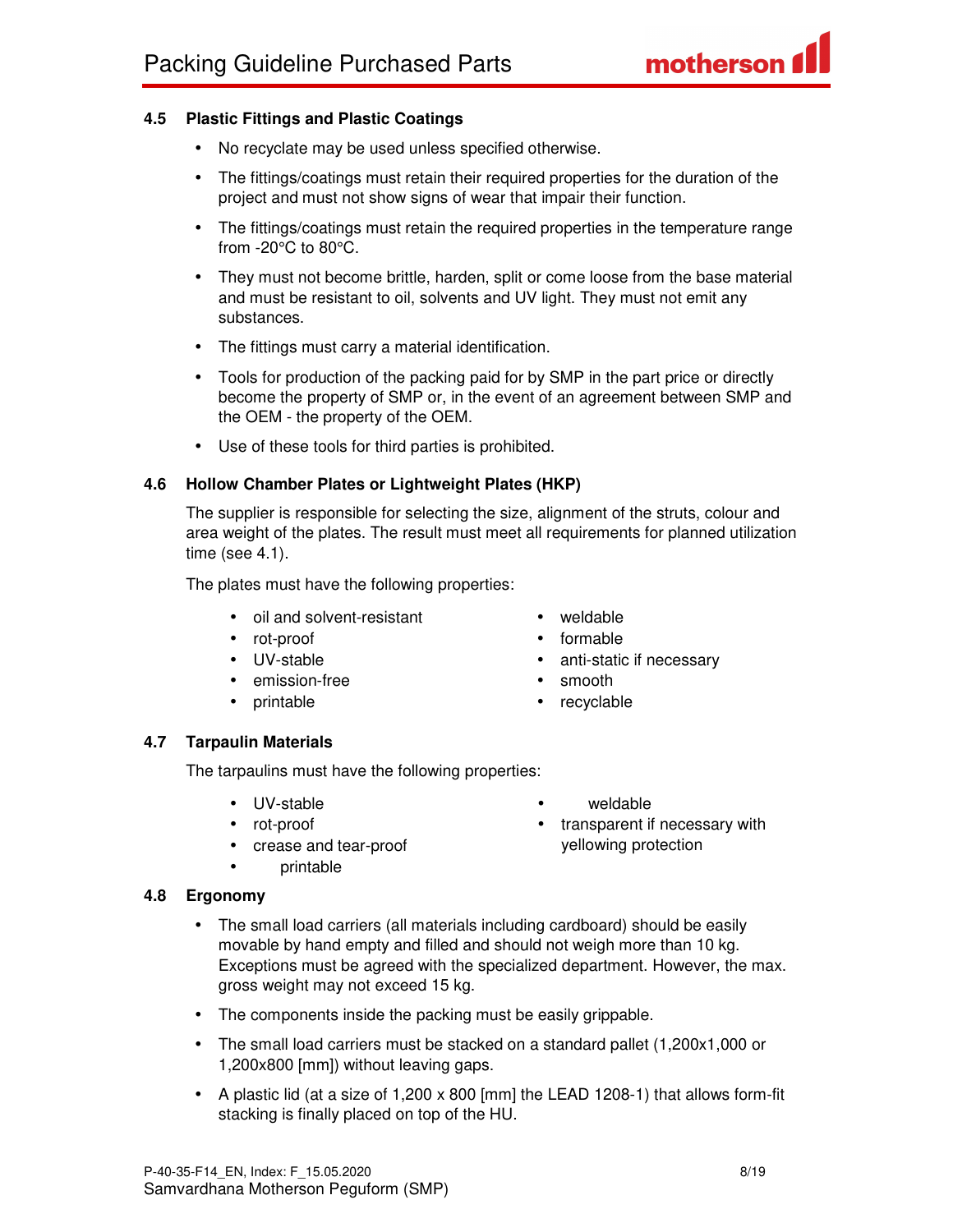- Fastening according to 4.9.6.
- If it is necessary to reach into the LLC from the outside to remove the parts, the reach distance must not exceed 800 mm. Otherwise the LLC must be designed as walkable.

#### **4.9 Dimensions of the Small and Large Load Carriers**

#### KLT:

The minimum size of a packing unit (PU) is 300x200x60 [mm], the maximum size 800x600x500 [mm]. The total maximum height (incl. pallet and lid) of the SLCs (LUs) stacked on a pallet is 1,000 mm.

#### GLT:

The maximum size is determined by the dimensions of the component. The dimensions must be adapted to the dimensions of the means of transport listed in chapter 3.1.

#### **5 Stackability**

The supplier is responsible for specifying the stacking factor of the supplier packing.

The maximum stacking factor is determined regardless of the actual load due to the danger of tipping by the following formula:

> Smallest distance of the base (feet, rails etc.) of the load carrier on the floor [mm] multiplied by 6 and divided by the total height of the individual load carrier [mm].

The determined value without decimal places and without rounding up corresponds to the permissible stacking factor.

#### Example 1:

Load carrier L=1,200 x W=**800** x H=1,500 (mm)

The smaller value of L and W is 800 mm, the total height is 1,500 mm

Calculation: 800 mm x 6 : 1,500 mm =  $3,2 \rightarrow$  stacking factor = 3-fold or "1+2"

#### Example 2:

Load carrier L=1,600 x W=**1,200** x H=1,500 (mm)

The smaller value of L and W is 1,200 mm, the total height is 1,500 mm

**Calculation:** 1200 mm x 6 : 1,500 mm =  $4.8 \rightarrow$  stacking factor = 4-fold or "1+3"

#### **6 Labelling of Load Carriers**

Every load carrier in a load unit must be clearly labelled. Every load unit, every load carrier and every single packing unit must be fitted with a VDA 4902 goods tag which must face outwards when a load unit is formed. The goods tag must be inserted into the label holder.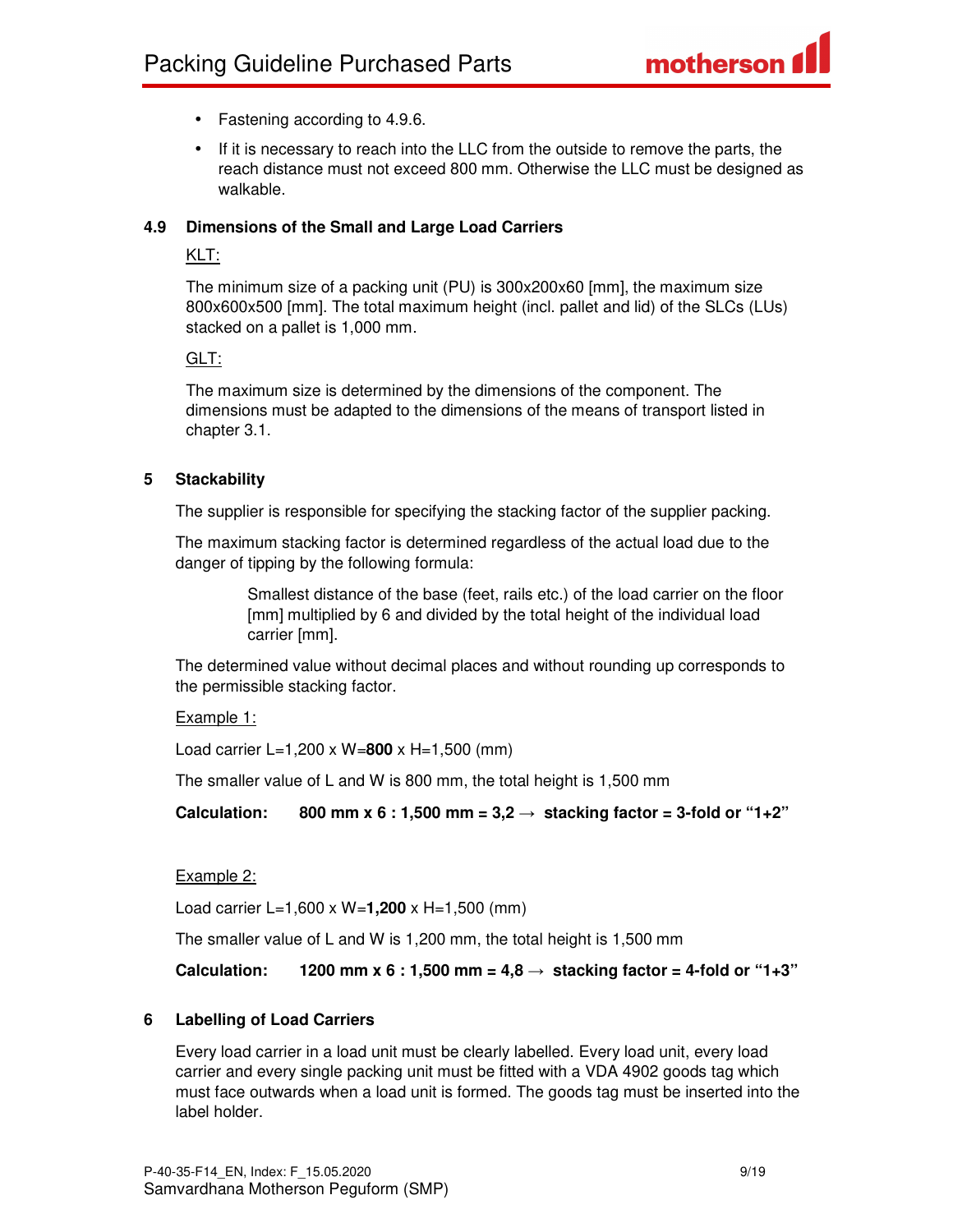If there is no label holder, the goods tag must be fixed by fabric glue points. This must not impair the legibility of the information on the goods tag. Double-sided gluing points are not permissible!

Old labels and test marks must be removed completely when loading the container. The packing must be labelled with the warning sign for ESDS in accordance with DIN EN 100 015 Part 1 if necessary.

### **Problems with Labels**

The following procedure comes into effect in the case of missing, flawed or illegible labels:

- The goods are returned to the supplier unless they are needed urgently.
- If the goods are needed urgently, SMP will identify and sort them if necessary and charge this expense to the supplier.

### **7 Quality Impairment of the Components**

- The supplier must ensure that no components are filled into wet, dirty or damaged containers. The supplier will be liable for any resulting quality defects.
- If the supplier's packing concept impairs the quality of the goods, the supplier must take immediate remedial action and develop a new packing concept in cooperation with SMP.

### **8 General Requirements for Avoiding Packing Waste**

Packing must generally be planned under consideration of ecological aspects. The waste management goals of environmental legislation contain the ecological priorities accordingly:

- The **avoidance** = limited to the immediate necessary level.
- The **reduction** = re-use by utilization of reusable packing. Reusable load carriers are to be preferred under consideration of the above principle. The disposable volume is to be reduced.
- The **recycling** = environmentally friendly recycling for reusable and
- disposable packing must be possible. In order to meet the requirements of the packing directive and to avoid an unnecessary environmental burden, only environmentally friendly materials should be used.

#### **8.1 Approved and Unapproved Packing Materials**

The packing material must be generally extensively recyclable and clearly and visibly labelled. The packing classification must not rule out material or energetic recycling.

#### **Composite Materials**

Composite materials are not permitted! Exception: Protective profiles.

#### **Plastics in General**

The following materials are approved for disposable packing: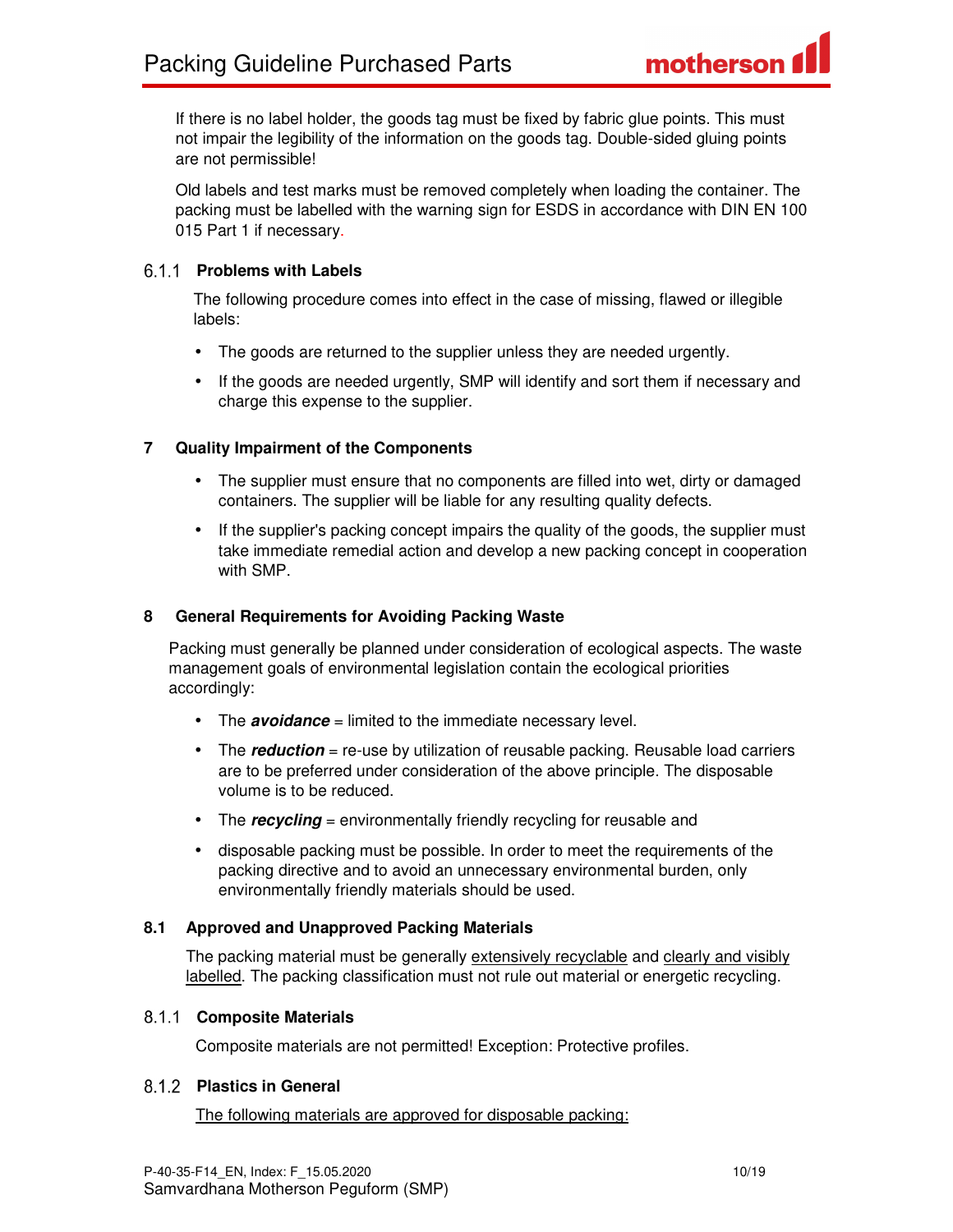PE and PP, they must be labelled in accordance with DIN 6120 (pictogram with abbreviations).

The following materials are approved for reusable packing:

ABS, PE and PP, they must be labelled in accordance with DIN 6120.

The following materials are approved in special cases and only in agreement with SMP:

PVC, PU, PC, EPS

#### **Plastic Packing Materials**

The following rules apply:

- Only PE is approved for protective and insulating caps unless specified otherwise.
- Packing chips are not permitted.
- Foams (disposable or reusable): only PE, PP approved.
- Shrink and stretch films: only PE with material identification according to DIN 6120.
- Film bags and sacks: only PE with material identification according to DIN 6120.
- Use of adhesive labels and strips of the same material.
- Printing may not take up more than 3% of the film area.

#### **Paper and Cardboard**

The following rules apply:

- Corrosion protection paper: Must be free from pollutant materials from paper production and be labelled with the RESY symbol. Sealing with plastic or textile bands.
- Papers with water-insoluble coatings or adhesives, e.g. wax, paraffin, bitumen, oil papers, self-adhesive paper tapes are not permitted.

#### **Wood**

Directive 2001/219/EC must be followed for the approval of wood.

The following must be observed (IPPC) to avoid spreading of pests:

With the decision 2001/218/EC and 2001/219/EC of the EC Commission, the following applies for packing wood made wholly or partly from untreated coniferous wood (with the exception of wood from thuja l.) and originating from Canada, China, Japan, USA and Portugal and used or to be used in the form of packing cases, boxes, lattice boxes, barrels, crates, drums and similar means of packing, pallets, box pallets and other load carriers as well as pallet mounting frames:

- The wood must either be thermally treated in a closed chamber for at least 30 minutes at a minimum temperature of 56°C or dried artificially in a drying oven whereby the chamber or oven must be tested, evaluated and officially approved for this purpose.
- Or it must be purged with a chemical medium according to an officially recognised technical method.
- The wood must carry a recognised label of approval for the respective treatment which shows where and by whom this treatment was administered.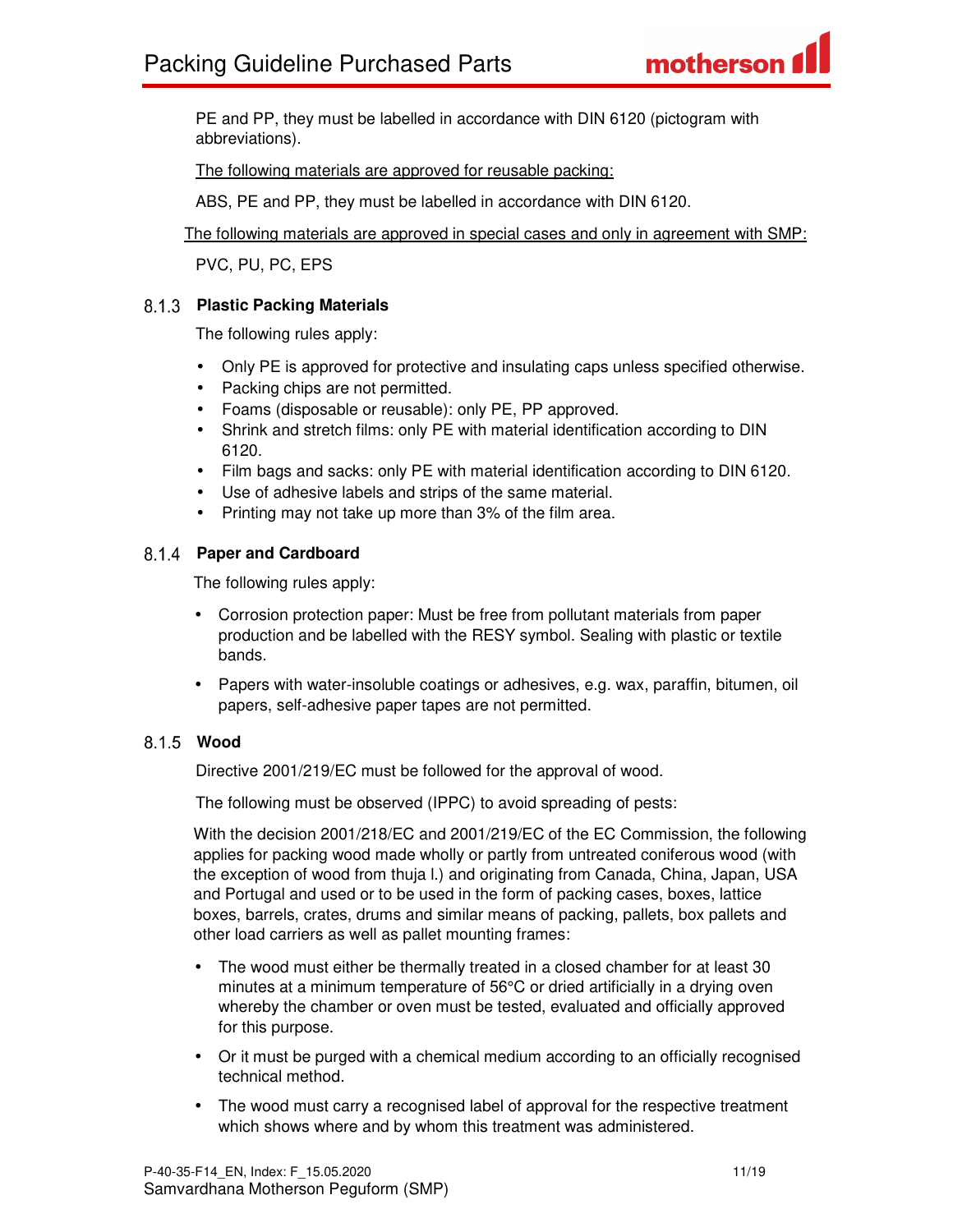- Packing material made of deciduous wood originating from China (except Hong Kong) must be accompanied by a plant health certificate according to Art. 7 and 8 of the 2001/29/EC directive in addition to the aforementioned measures.
- The bark must be removed from the wood and must have no bore holes larger than 3 mm in diameter caused by insects.
- The wood must have been subjected to artificial drying in a suitable temperature/time relation up to a moisture content of less than 20% dry substance.

#### **9 Strapping Bands for Securing the Load**

- Strapping bands must be made of PP
- Polyamide, polyester and steel bands (except for sea freight) are not allowed.

#### **10 Pyrotechnical Objects**

The supplier is responsible for the examination and classification of pyrotechnical objects (airbag modules, seat-belt tighteners, etc.) according to hazardous goods laws. Classification in accordance with UN recommendations (Test 4b, 6a, 6b, 6c) in class 9 must be ensured.

The testing and classification must be carried out and documented by a recognised expert/hazardous goods container supplier. The approval documents must be submitted to the appropriate specialized department at SMP.

Testing and classification take place, among other things, by means of the Bonfire-Test (6c) with different packings for assembly, part supply and CKD overseas production.

The requirements for the packing are recorded in the packing data sheets and are a part of the purchasing conditions. Details are agreed with SMP. The specifications in the product requirements specification of the pyrotechnical objects concerned must be observed. This does not affect the approval under explosives legislation.

#### The following applies for ready-to-install vehicle parts with pyrotechnical objects:

In accordance with special regulation 289 of the UN recommendations, airbags that are installed in vehicles or ready-to-install vehicle parts such as steering columns/steering wheels, are not subject to hazardous goods regulations.

Nevertheless, ready-to-install vehicle parts with pyrotechnical objects must be arranged (packed or unpacked) in suitable handling devices or in specially equipped vehicles or large containers in such a way that no additional hazard (such as splinters, smoke, heat, fire or loud noise) occurs in the event of accidental release of the pyrotechnical object. The supplier is responsible for providing proof of safety. An amendment to this facilitation is currently being discussed and is expected in the next few years. We recommend an expertise based on the UN recommendations.

#### **11 Special Requirements for the Packing**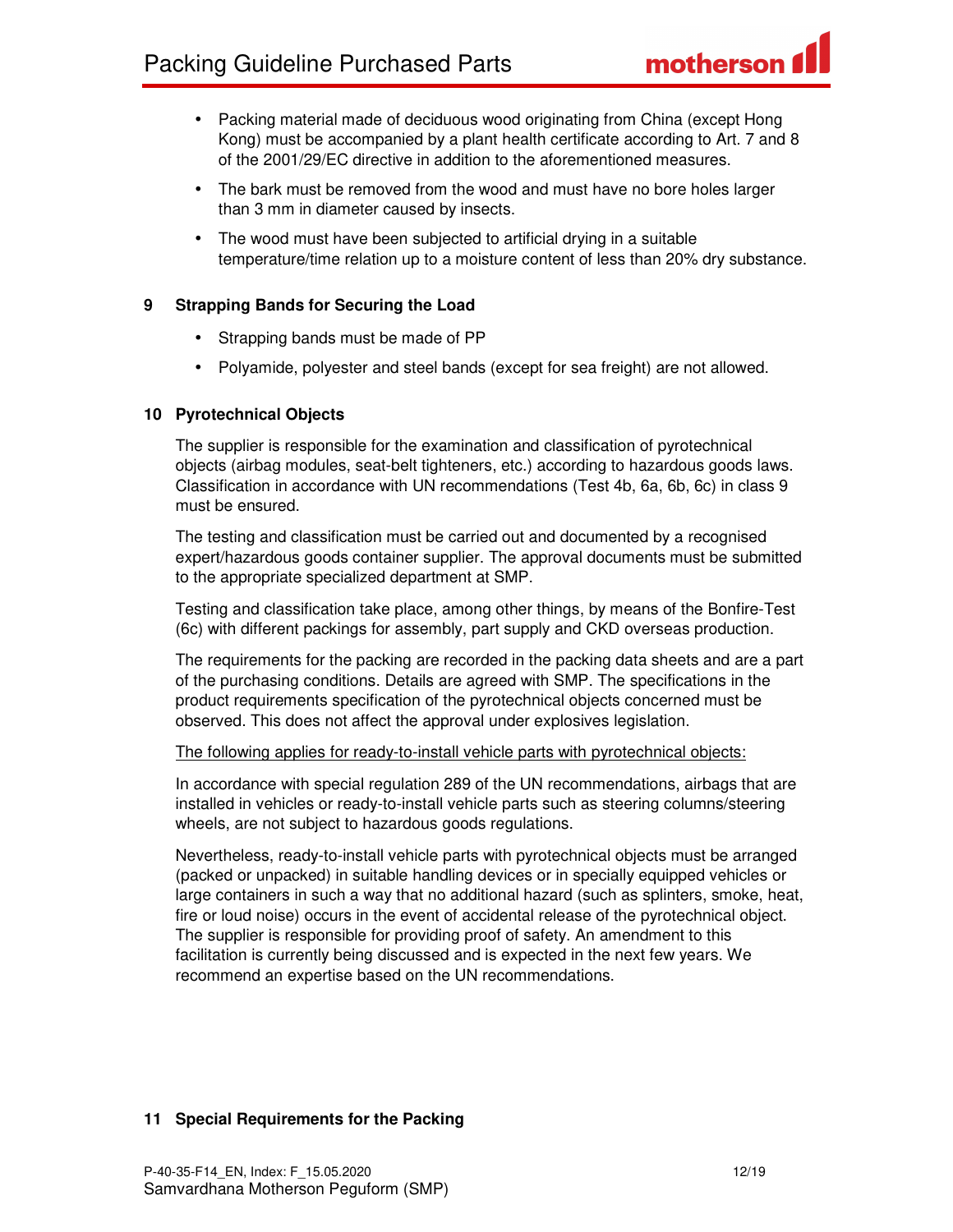#### **11.1 Overseas Delivery**

#### **Development Requirements**

- Increased mechanical stress (e.g. movements of the ship, harbour handling).
- Temperature  $30^{\circ}$ C to +  $80^{\circ}$ C.
- Humidity up to 100%.
- Transport or storage time up to 6 months.
- SMP does not provide disposable packing means on principle.
- Load units must be secured intrinsically against slipping (bands, stretch films, etc.).

In view of the above-mentioned aspects, the packing (especially corrugated cardboard) will fail already at slight stacking pressure in comparison with transport by land!

#### **Complete HU in Sea Transport**

- By sea freight: Adaptation of the packing dimensions with factory logistics to the interior dimensions of 40'-HC sea containers (L x W x H: 12,024 x 2,350 x 2,697 [mm]; 2,597 mm drive-in height of the door).
- The gaps left between the palleted (!) handling units must be selected so that uncomplicated handling when unloading the containers is possible. To ensure high container utilization, these gaps should not exceed 100 mm.
- Stackability of identical delivery/load units; the stack height here is the drive-in height (see above) minus 30 mm to minus 100 mm.
- For wooden packing materials (e.g. pallets), the import regulations for the country of destination must be satisfied and confirmed on the delivery note for every delivery. The quality of the pallets must meet the requirements for the goods flow from the supplier to the place of installation by all normal industrial trucks.

#### **11.2 Air Transport**

The packing must be agreed with the specialized department at an early stage. The supplier is responsible.

#### **Small Delivery Quantities**

- Gross weight of the smallest packing for manual handling by one person is max. 15 kg.
- Adaptation of the dimensions to our packing modules for overseas deliveries.

#### **12 Rules for Accepting Costs and/or Responsibility**

Unless otherwise agreed between SMP and the supplier, repair costs for SMP load carriers and inlays will be shared equally (50% / 50%). If the SMP load carriers are used by several suppliers, the costs will be set in the ratio of the load carrier circulation quantities of the individual suppliers.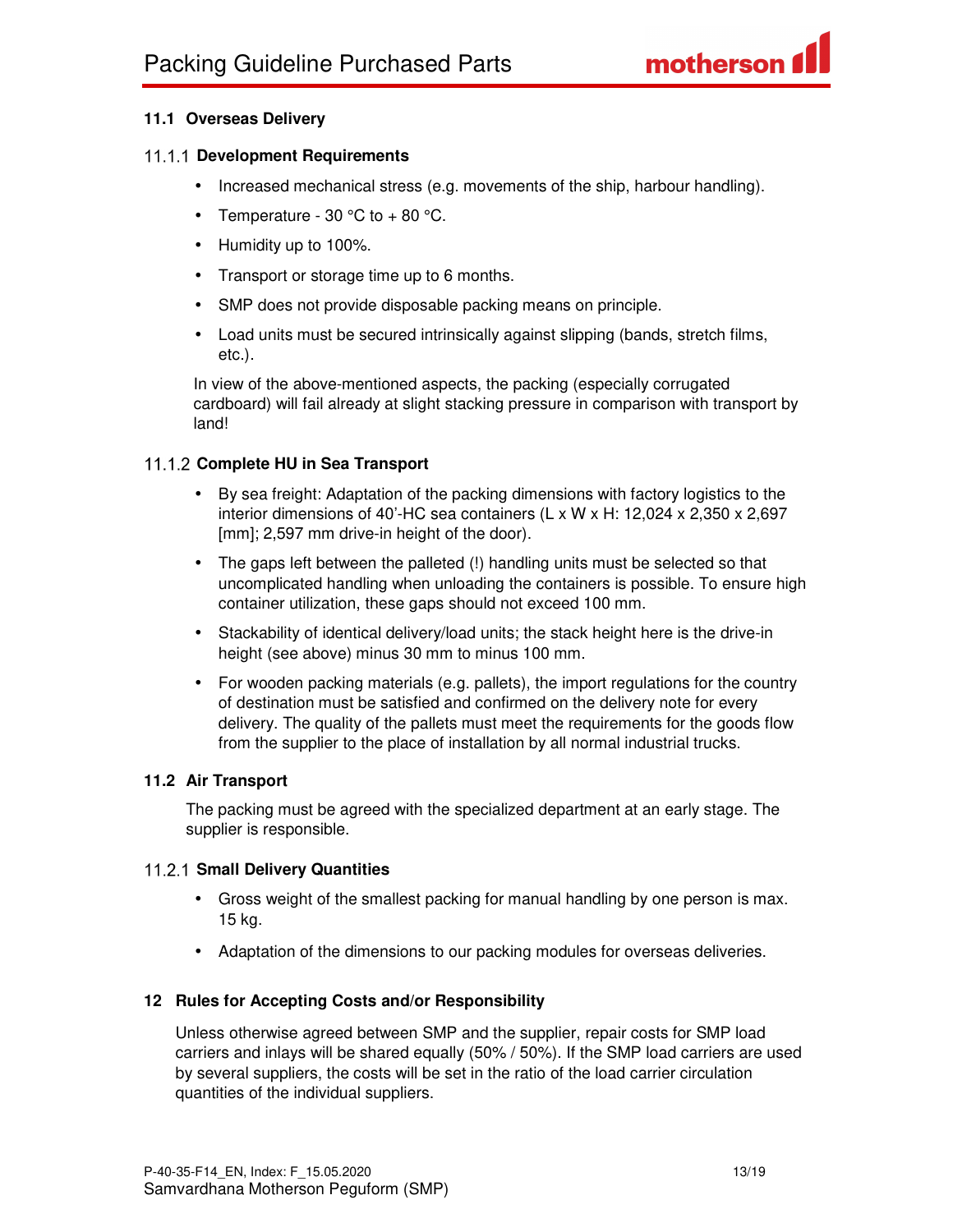#### **13 Securing of Loads**

Loads must be secured in accordance with national and international regulations. Maximum utilization of the means of transport must be ensured. The load must be secured according to the transport route and type of load (truck, rail, ship, aircraft).

#### **14 Optimisation and Container Filling Level**

The supplier must deliver containers filled to the maximum level. If the filling level should change (e.g. due to component modifications or other required arrangement of the parts inside the container), the supplier is obliged to inform the specialized department in advance and agree the changes with them.

Container filling level optimisations must be suggested by the supplier and implemented in cooperation with the specialized department. Only then can it be ensured that the packing data are recorded correctly and a new packing agreement can be transmitted.

#### **15 Packing Planning**

The following order should be observed for the definition of a packing concept:

Check for use of a packing solution with optimum properties, these are:

- Standard load carriers
- Small PUs/LUs
- Reusable packing
- Use of compromise solutions because special basic conditions demand deviations from the optimum, e.g. disposable packing for overseas transport.
- Packing solutions with the following properties should be avoided:
- Special load carriers
- Large PUs/LUs
- Disposable packing

#### **15.1 Packaging Planning Procedure**

- The supplier will contact the specialized department to ask about the responsibility for the packing development (for "real" purchased parts of the supplier, for articles of merchandise of the OEMs or supplier) and the requirements for the packing (product requirement specification).
- The supplier will develop an initial proposal (or several alternatives) under consideration of this guideline and submit this to the specialized department.
- The packing concept will be assessed by the specialized department.
- SMP agrees a common packing concept with the supplier.
- The supplier creates a packing sample and conducts suitable packing and transport tests. No costs will be incurred by SMP.
- After a positive result, the packing concept is documented by filling in the packing data sheet (see attachment).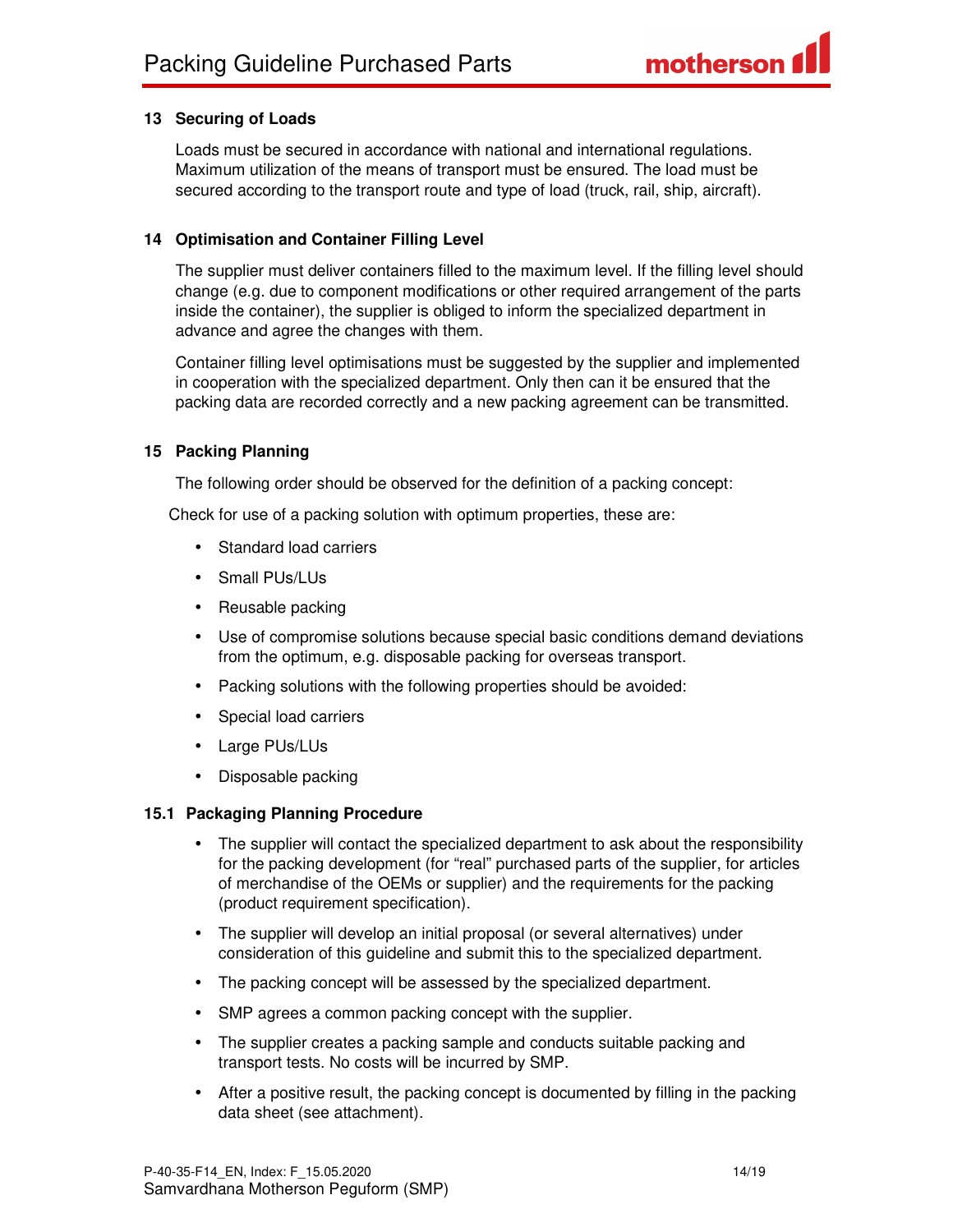- The packing data sheet is sent to SMP Purchasing who take this into consideration in the contract of delivery/order.
- Conclusion of a logistics agreement including the packing conditions which are a part of the order.

**Attention:** The packing requirements specified in the packing data sheets are legally binding. An agreement made with a supplier is part of the purchasing conditions.

Release of a packing does not release the supplier from his responsibility for damagefree delivery of the parts.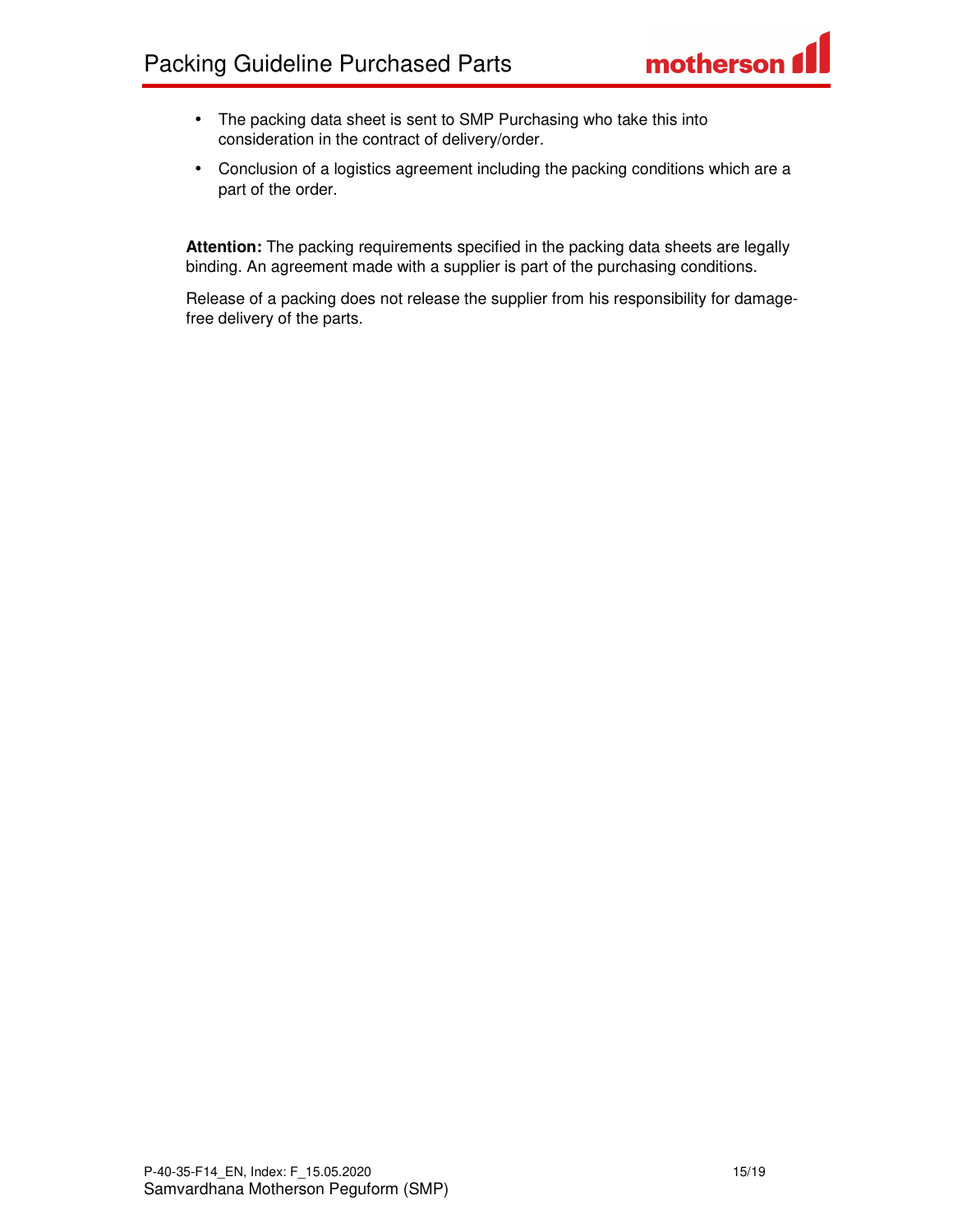

#### **15.2 Flow Chart**

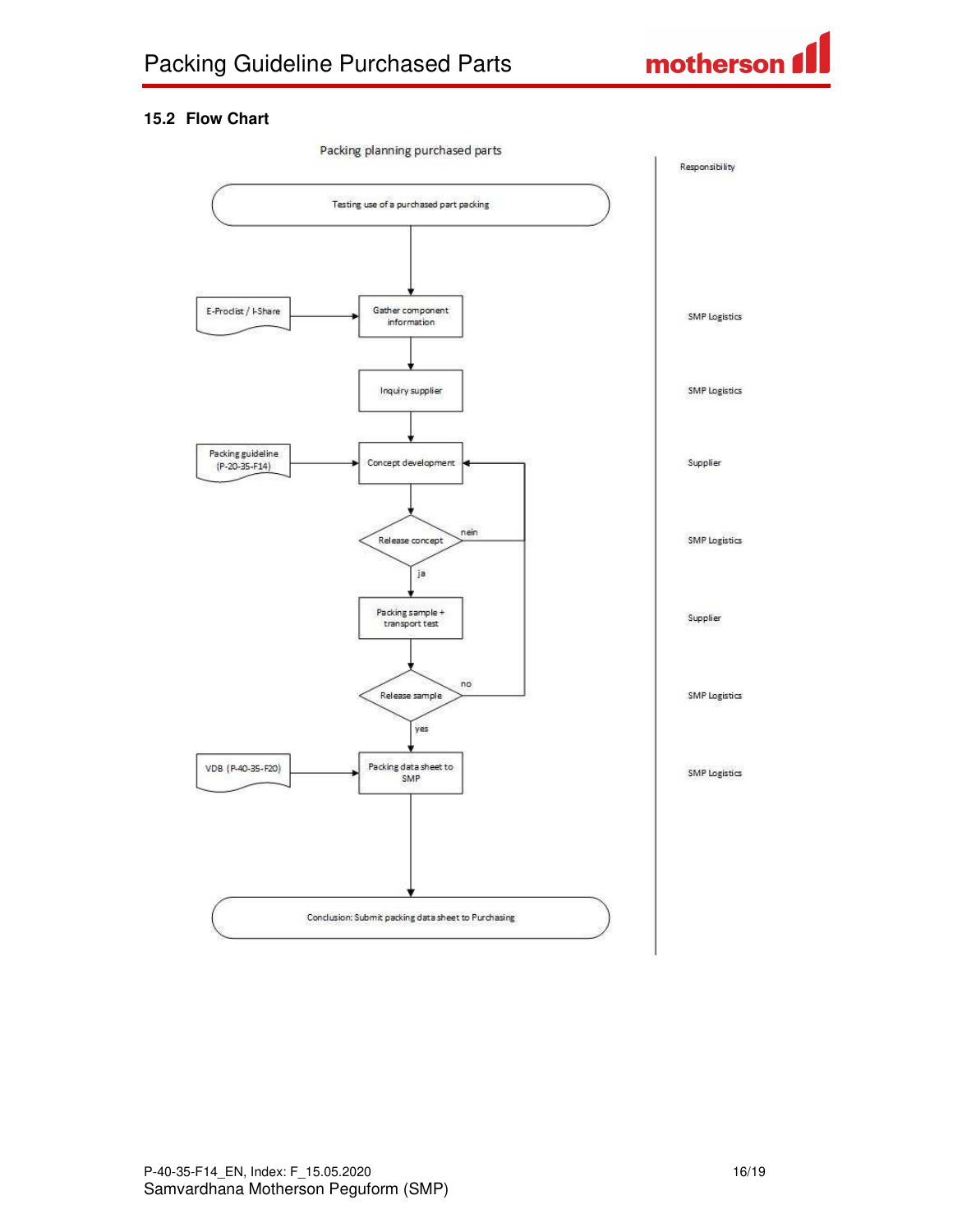#### **16 Flexibility**

The supplier ensures that changes to the packing agreement with regard to type, size, packing density, etc. desired by SMP before and after SOP will be implemented without costs for SMP. The changes must be implemented within a period of 4 weeks.

Different load carriers or packing concepts can be used for identical components that are delivered to different SMP factories.

#### **17 Deviation from the Agreed Packing Concept**

If no packing concept is available for a certain component, the supplier must submit a packing suggestion to SMP which meets the requirements according to 4.1. The procedure described in section 8 must be followed.

Deviations for good reason (e.g. alternative packings for series launches, extraordinary foreruns) must be agreed with the appropriate specialized departments.

An appropriate remark "Alternative packing!" with the reason and the details of the contact with whom the deviation was agreed (name, initials, phone no.) must be entered in the delivery note.

If the agreed packing concept is not observed without the consent of the specialized department, SMP reserves the right to charge any resulting handling, disposal and repacking costs to the supplier. Unapproved deviations from the packing concept agreed with SMP will be included in the supplier assessment.

#### **18 Special Cases**

All special cases must be agreed with the specialized department.

#### **18.1 Unpalleted Goods**

Deliveries in cardboard boxes, bags, etc. without a pallet should generally be avoided because these have to be handled manually (except for deliveries by a parcel service).

#### **18.2 Packing for Sample Parts**

Packing for sample parts must be clarified with Quality Inspection. The costs are generally paid by the supplier.

#### **18.3 Disposable Packing**

Disposable packing must be largely avoided. Exceptions must be agreed with the specialized department. Reasons for this may be a very small delivery quantity or a very long delivery distance. The supplier must provide an explanation why a reusable solution is uneconomical.

Disposable packing is generally provided by the supplier and is included in the purchasing price.

The following aspects must be considered in the packing development in addition to the general requirements in chapter 4.

- Damage-free, trouble-free handling by industrial trucks (DIN 15140).
- Wear aids (e.g. tensioning straps) according to size and weight of the packing unit.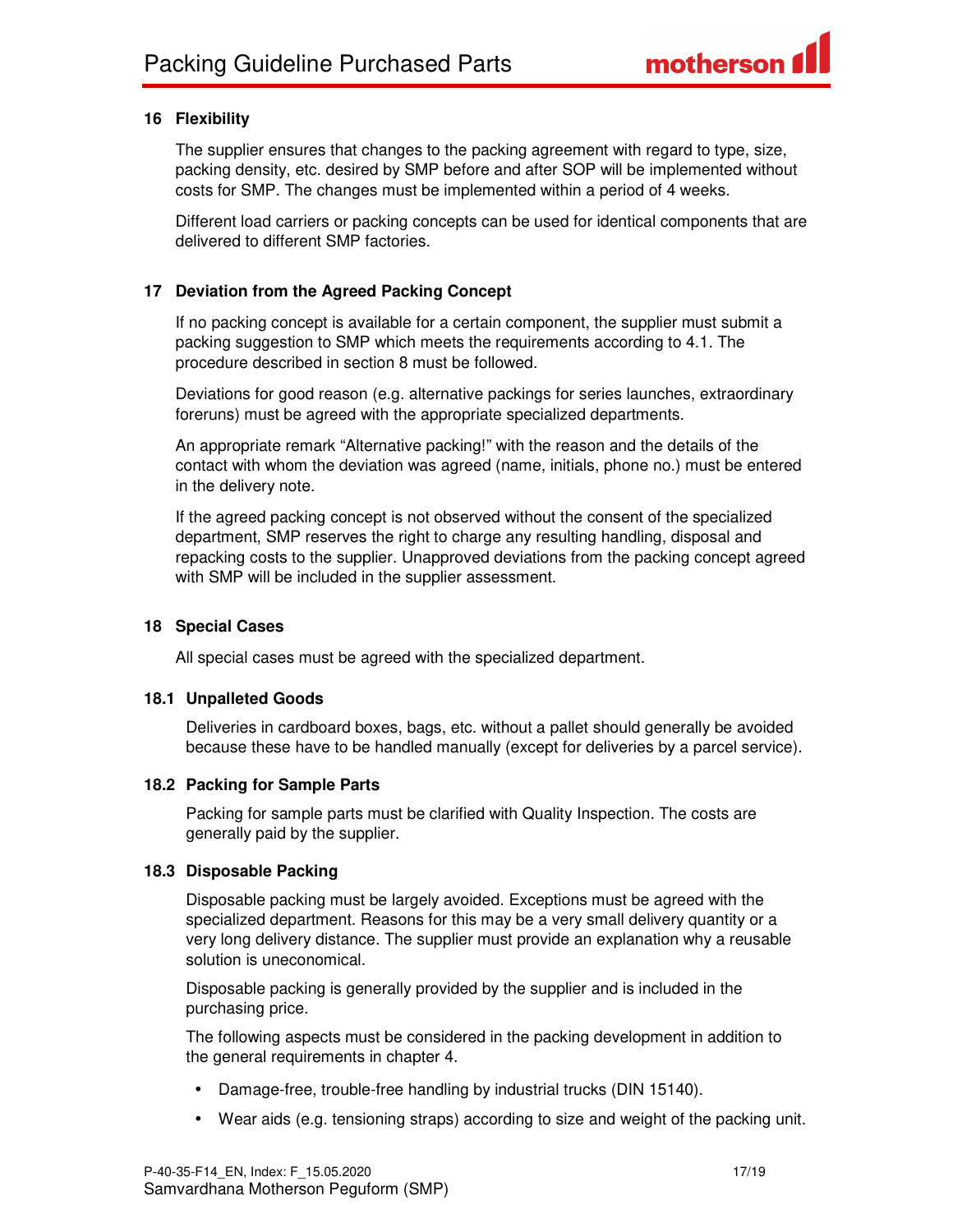- Corrosion protection if necessary
- Specification of the max. load or stacking factor.
- The type and quality of the disposable packing depends on the requirements of the transport chain which the supplier must inquire about in advance.
- The standard dimensions of the load unit (see chapter 3.1) and modular structure must be observed. Deviations must be agreed with the specialized department.

#### **19 Repair, Cleaning and Scrapping of Containers**

#### **19.1 Repair (Functionality Impaired)**

- Flaps, lids, drawers etc. immovable or deformed to such an extent that they can no longer be closed.
- Inlays missing or not working.
- Important labels missing or illegible.
- The base frame or rails/feet are bent to such an extent that the load carrier no longer stands evenly on its four feet or can no longer be stacked safely.
- The corner posts are deformed, lattices broken and wire ends protruding inwards or outwards.

#### **19.2 Cleaning**

- SMP only sends well-swept containers. SMP does not wash the load carriers.
- The supplier ensures that the components are only delivered in clean load carriers and that the components cannot be soiled before installation.

#### **19.3 Scrapping**

SMP-owned load carriers may only be scrapped with the consent of the specialized department. Otherwise the supplier will be charged at the reprocurement value.